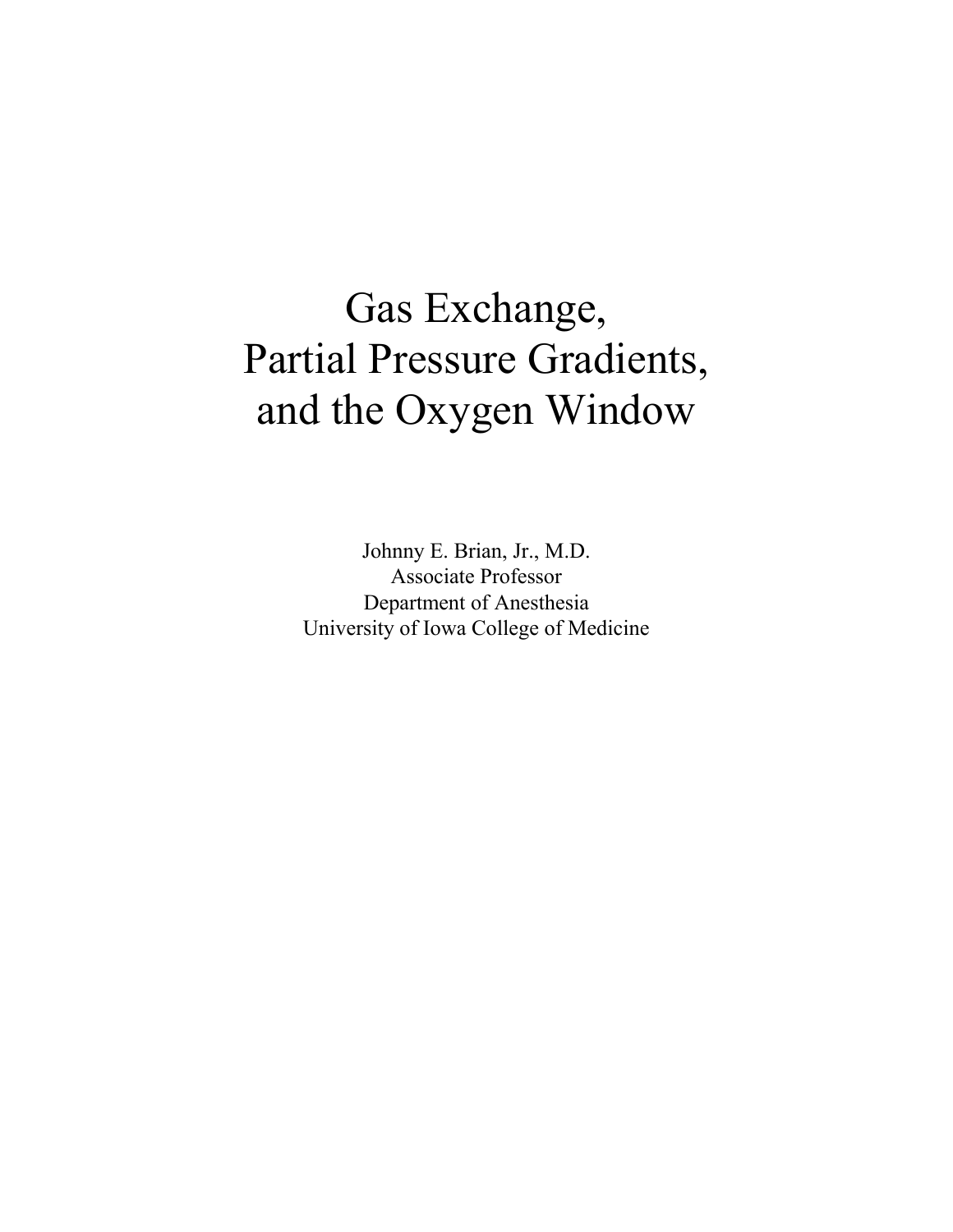The oxygen window. Inherent unsaturation. Partial pressure vacancy. Most divers with an interest in decompression diving have likely encountered one of these terms at some time. All three terms are used to describe the same physical phenomenon. For this article, the term oxygen window will be used, as it appears to be the most commonly applied term. However, the terms inherent unsaturation and partial pressure vacancy more correctly describe the physical phenomenon. Current techniques of oxygen-facilitated decompression diving are based on use of the oxygen window. Despite common use by divers of the oxygen window, it appears to be one of the least appreciated concepts in decompression diving. Understanding the oxygen window requires knowledge of circulatory and gas transport physiology, and the best place to start is with normobaric physiology.

### **LIFE AT ONE ATMOSPHERE**

Physiology is not homogeneous. In healthy individuals under normal conditions, lung blood flow and ventilation as well as tissue blood flow and metabolism vary over wide ranges. Blood flow, ventilation, and metabolism can vary both between individual areas and globally over time. These variables affect the precise gas exchange occurring in individual areas of the lungs and body tissues. To make these complex processes somewhat easier to understand, much of the physiology has been reduced to the simplest terms. However, the descriptions correctly reflect the global processes of gas uptake and elimination, and values presented represent average values. Partial pressure values are expressed in millimeters of mercury (mmHg), and 1 ATA equals 760 mmHg. For Systeme International purists, division by 7.5 converts mmHg to kilopascals, the correct SI unit of pressure.

Gas movement from lung to tissue and back is dependent on a partial pressure gradient. The concept of the partial pressure of a gas in solution is sometimes confusing, as gas in a liquid is dissolved in solution. A gas dissolved in liquid does not exert hydrostatic pressure as a gas in the gas phase, because the gas atoms or molecules are no longer free to move about as in the gas phase. This is an extremely important concept to understand or accept. The forces that hold a gas in solution are the same forces that hold any non-ionized solute (gas, liquid or solid) in solution. Tissues are principally liquids, and the partial pressure of a gas dissolved in a liquid is defined as the partial pressure that the gas would exert if the gas phase were in equilibrium with the liquid. Tissue gas partial pressures are commonly expressed as mmHg or atmospheres absolute (ATA). Tissue gas partial pressure is an index of the amount of gas present in the tissue. The total amount of gas present in a tissue is also affected by gas solubility, which can vary between gases and tissues. A tissue will absorb a larger volume of a highly soluble gas as opposed to a lower solubility gas before reaching any given partial pressure. In other words, if a given volume of gas dissolves in a tissue, the tissue partial pressure of a highly soluble gas will be lower than the tissue partial pressure of a low solubility gas.

Gas in solution moves by diffusion from an area of higher partial pressure to an area of lower partial pressure. Although the force for diffusion is a partial pressure gradient, it is not "pressure" per se that drives the movement of gas. When a gas line is pressurized to fill a cylinder, the pressure differential drives bulk movement of gas atoms or molecules. However, diffusion is not bulk movement of gas but rather the movement of individual gas atoms or molecules due to random atomic or molecular movement. Diffusion of an individual gas into or out of a tissue is dependent only on the partial pressure gradient of the gas, and not on other gases present in the tissue. This may seem paradoxical, as divers frequently conceptualize gases present in tissue as exerting a "pressure" that "holds" other gases out of the tissue. This analogy is incorrect. The diffusion of gases is not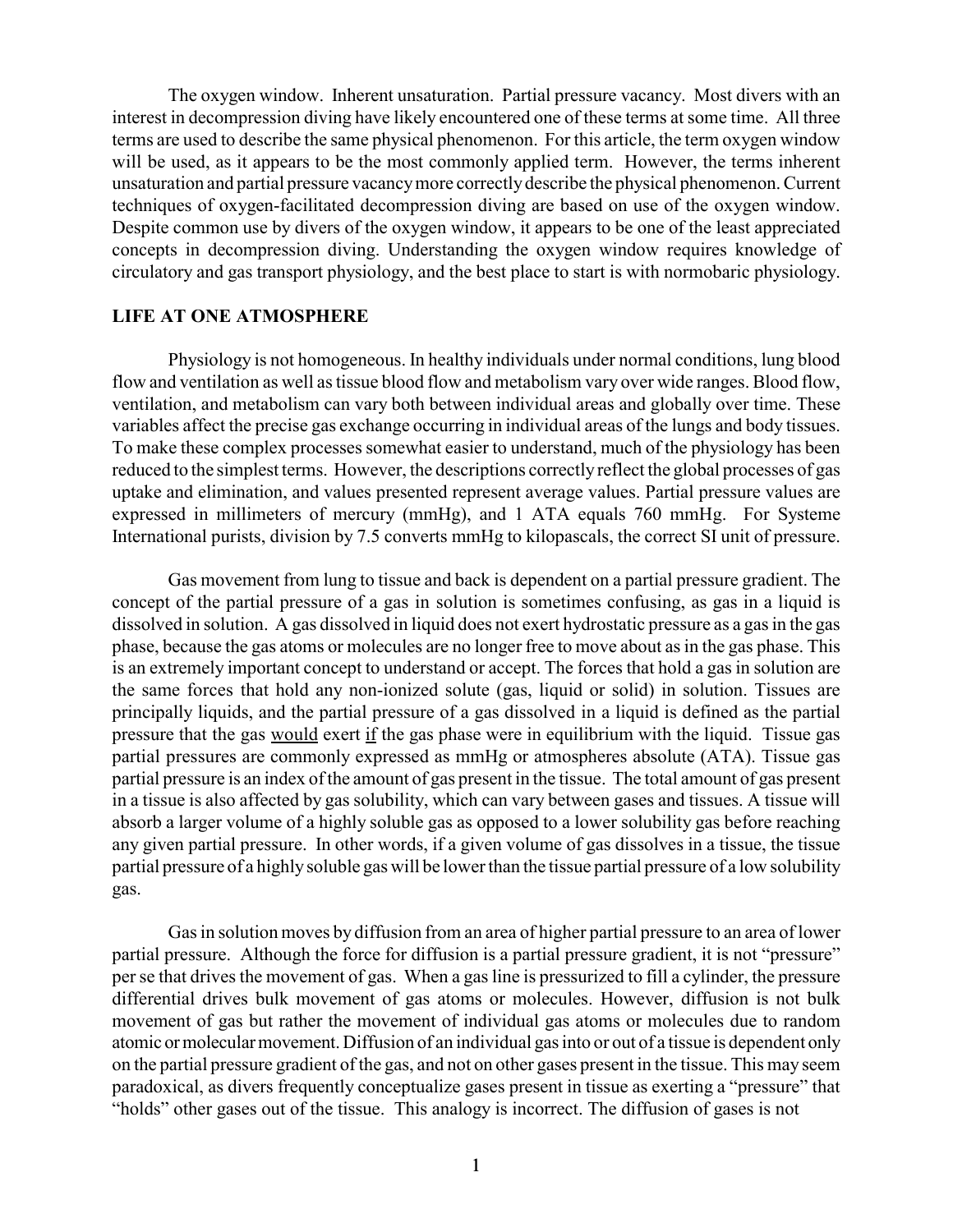dependent on the bulk movement due to a pressure differential, but rather movement of individual gas atoms or molecules down the partial pressure gradient. The interaction of individual gases dissolved in solution does not affect diffusion of gases.

As an example, Figure 1 shows gas diffusion from blood into tissue. In Figure 1A, at time 0, blood with a helium (He) partial pressure (PHe) of 500 mmHg flows into a capillary in tissue with a PHe of zero. Due to random movement, He atoms begin to encounter the inner capillary wall. Some He atoms cross the capillary wall into tissue, where the He atoms can either diffuse further into tissue or diffuse back into the capillary. The direction of movement is a random event, but at this point there are many more He atoms encountering the capillary inner wall as opposed to the outer wall, and the overall He diffusion is out of the capillary. At some intermediate time point between Figures 1A and 1B, the tissue PHe would rise to 250 mmHg. At this point, He atoms in tissue would encounter the capillary outer wall with one-half the frequency that He atoms in blood would encounter the capillary inner wall. The overall He diffusion is still out of the capillary but at one-half the rate as in Figure 1A. Eventually at time  $0 + X$ , equilibrium is reached and the PHe is 500 mmHg in both blood and tissue (Figure 1B). At equilibrium, He atoms continue to cross the capillary wall and diffuse into tissue at the same rate as when the tissue PHe was zero. However, the net diffusion of He atoms is now zero, because He atoms in tissue now encounter the capillary outer wall and diffuse back into the capillary at the same rate as He atoms encounter the capillary inner wall and







 $TIME = 0$ 



All values are partial pressures in mmHg.

 $TIME = 0 + X$ 



Figure 1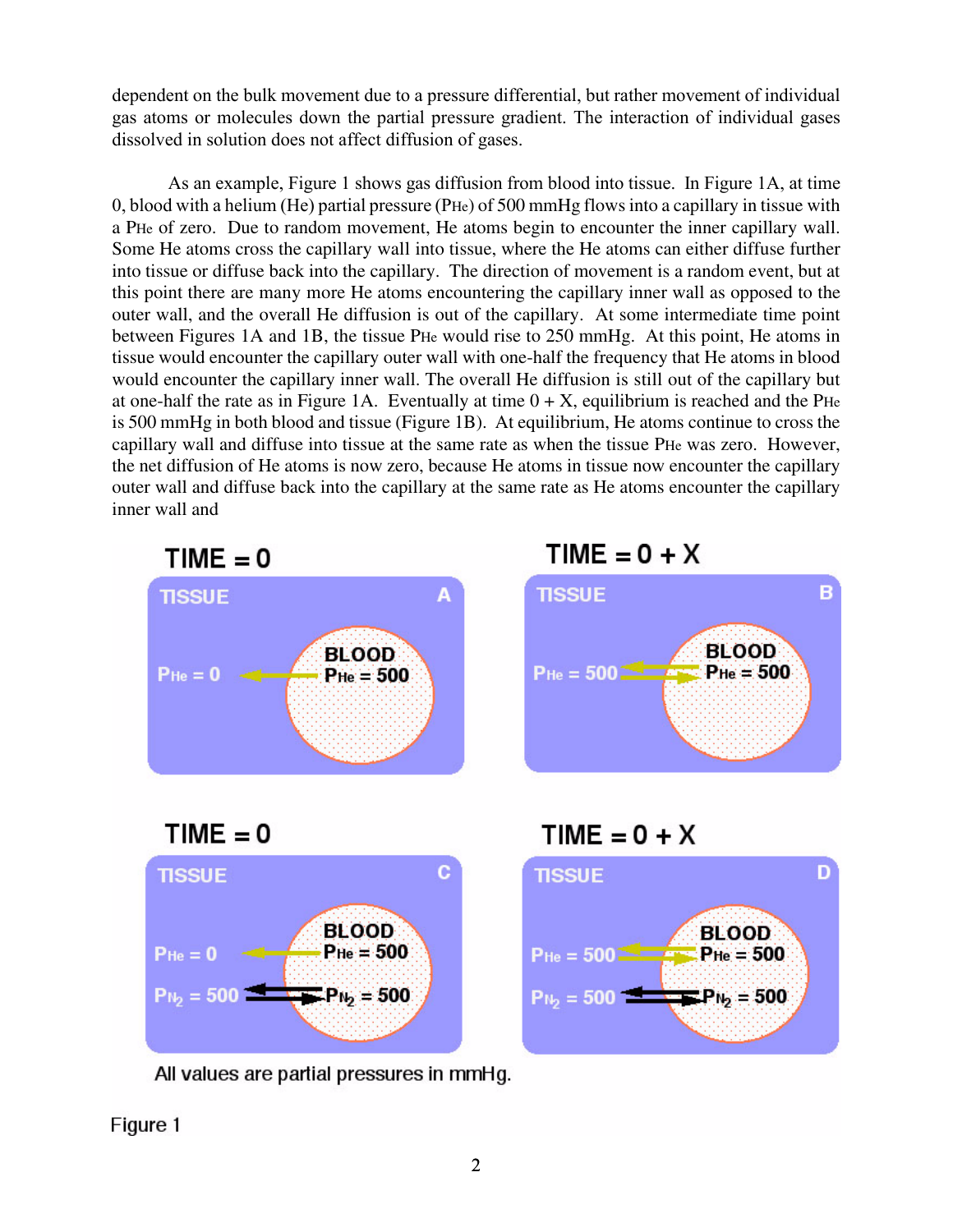diffuse into tissue (denoted by the arrows of the same length). In Figure 1C, a condition similar to Figure 1A exists except that blood and tissue have first been equilibrated with 500 mmHg partial pressure of nitrogen (PN<sub>2</sub>). The N<sub>2</sub> is in equilibrium, and N<sub>2</sub> molecules are diffusing out of and back into the blood at an equal rate. Assuming that ambient pressure is equal to or greater than 1000 mmHg, when blood with a PN<sub>2</sub> of 500 mmHg and a PHe of 500 mmHg flows into the capillary, He diffuses into tissue as in Figure 1A. The  $N_2$  molecules do not block He diffusion from blood into tissue. The He diffusion gradient is 500 mmHg in both Figures1A and 1C. In Figure 1D, He would reach equilibrium with the tissue in the same amount of time as it took for He alone to reach equilibrium in Figure 1B.

When a gas diffuses through a liquid, the interactions of the gas molecules with the liquid molecules predominate over any gas-gas interactions. As an example, if water is saturated with  $N<sub>2</sub>$ at 1 ATA and 37°C, the  $N_2$  molecules are only 0.01% of the total molecules (water and  $N_2$ ). If the amount of  $N_2$  were doubled (2 ATA), then  $N_2$  molecules increase to only 0.02% of the total number of molecules. In reality, the chance of interaction between  $N_2$  and water molecules is greater than the above percentages would indicate, as the molecular diameter of water is larger than most gas molecules (water is a larger target). Furthermore, because of solvent-solute (water-gas) interactions, the dissolved gas molecules tend to remain surrounded by water molecules. The concept that gas atoms or molecules dissolved in tissue can "push" other gas molecules out of the tissue due to gasgas interactions is not correct.

#### **GAS TRANSPORT IN BLOOD**

Under all conditions, blood that perfuses the lungs gives up  $CO<sub>2</sub>$  and absorbs  $O<sub>2</sub>$ . Under normal conditions at 1 ATA, we are saturated with  $N_2$  and other trace gases, so there is no partial pressure gradient for these gases between lung and tissue. For most normobaric physiology,  $N_2$  and other trace gases are ignored, as there is no active exchange of these gases. For our purposes, it is helpful to include nitrogen and trace gases, as it helps illustrate how the oxygen window can be enlarged. In the following, all of the trace gases (principally argon) have been included with  $N_2$  to simplify the discussion and figures. Atmospheric  $CO<sub>2</sub>$  has also been ignored as CO<sub>2</sub> represents only a fraction of a percent of the atmosphere.

When we breathe air at 1 ATA, the inspired air moves down our respiratory tract where it reaches the alveoli, the gas exchange units of the



All values are partial pressures in mmHg.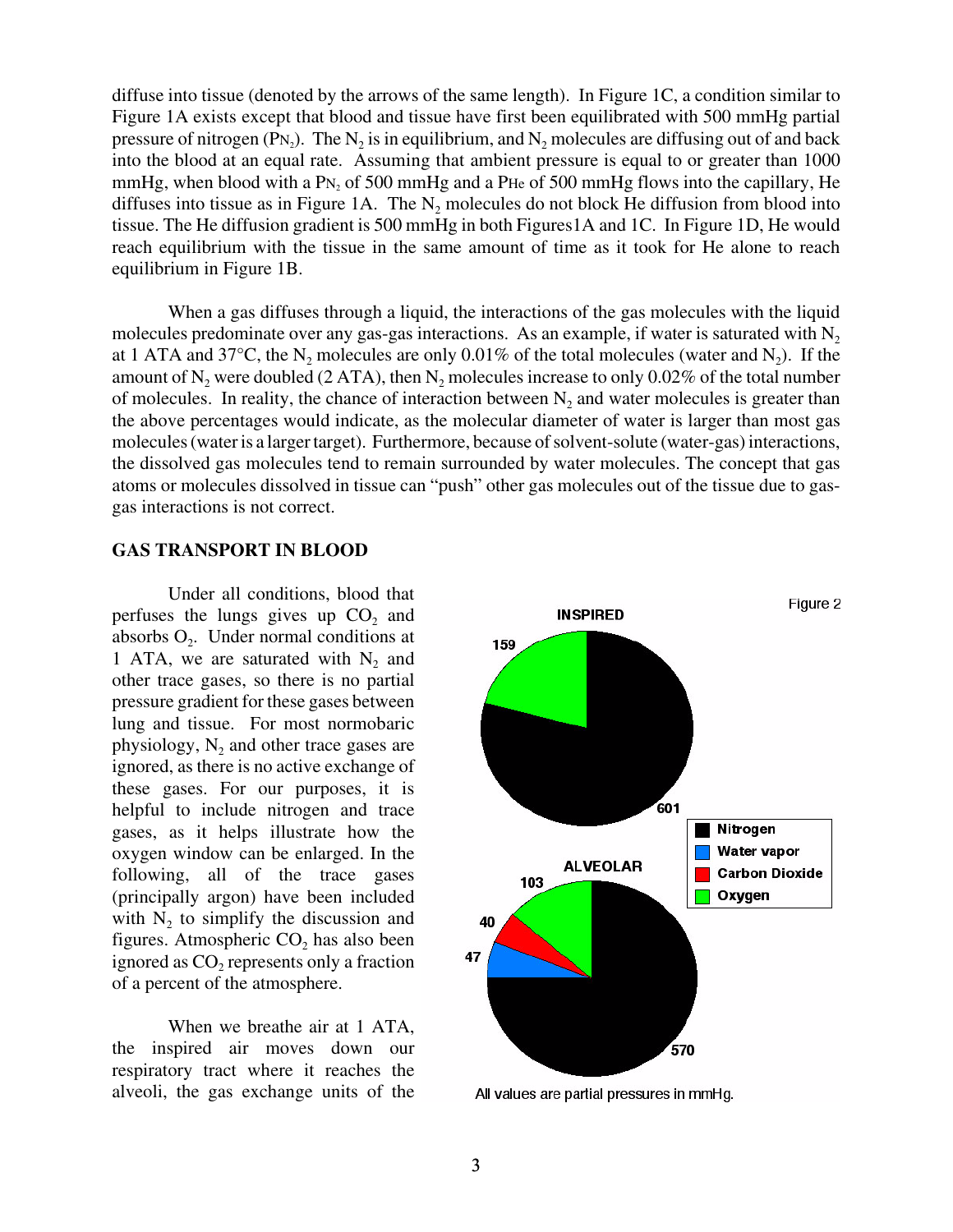lungs. As gas moves into our lungs, it becomes saturated with water vapor, diluting the inspired gases. At 37°C, the partial pressure of water vapor is 47 mmHg. The membrane of the alveoli does not constitute a barrier to gas diffusion, and alveolar gases rapidly equilibrate with the blood traversing the alveolar capillary. Because alveoli are gas spaces in communication with ambient atmosphere, the sum of gas partial pressures in the alveoli must equal ambient pressure. Oxygen diffuses out and  $CO<sub>2</sub>$  diffuses into alveoli, both processes lowering the  $O<sub>2</sub>$  partial pressure (Po<sub>2</sub>) in alveoli. Figure 2 shows inspired and alveolar gas partial pressures for air. At 1 ATA, dry air has a Po<sub>2</sub> of 159 mmHg. However, by the time air reaches an alveoli and equilibrates with blood, the alveolar  $P_0$ ,  $(P_{AO_2})$  has fallen to 103 mmHg. This means that the  $P_0$ , in blood perfusing the alveoli capillary cannot be higher than 103 mmHg. If all alveoli in the lungs had perfect ventilation and perfusion, the PO2 of arterial blood would be 103 mmHg. However, ventilation and perfusion in the lungs are not perfect, and under normal conditions in healthy individuals some blood traverses the lungs without undergoing gas exchange. All blood flowing though the lungs eventually mixes together in the left side of the heart. During mixing, the "unventilated" blood removes some oxygen from blood that underwent gas exchange, which results in a further lowering of arterial  $P_0$ ,  $(P_{40}$ ) to 95 mmHg. A PaO, of 95 mmHg is an optimal value, and actual PaO, values of healthy individuals may vary between 85 and 95 mmHg.



Figure 3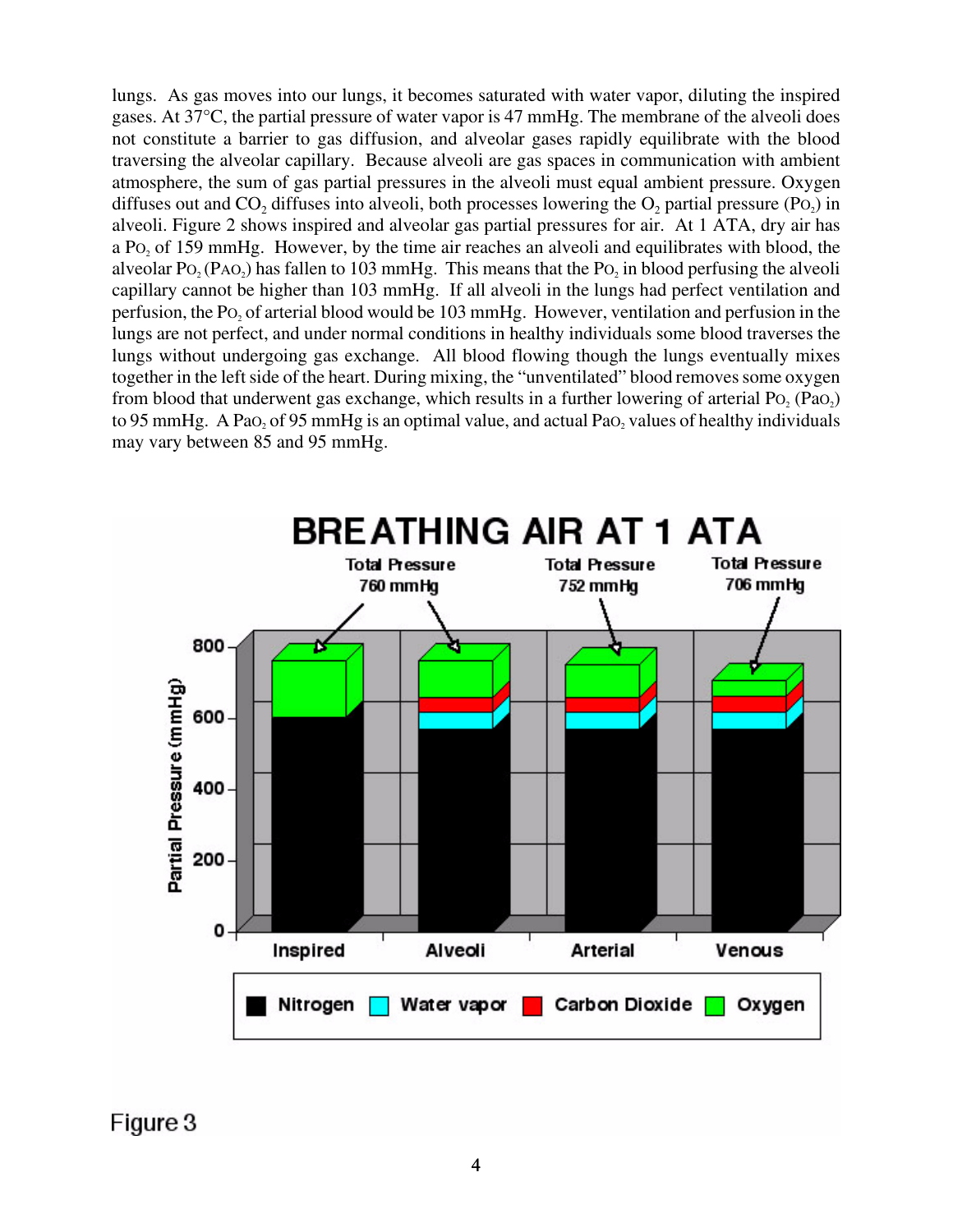For practical purposes, liquids are incompressible and do not respond to changes in ambient pressure. Because of this, the sum of gas partial pressures in a liquid can be less than ambient pressure. Liquids such as blood and other body tissues will equilibrate only with the gas partial pressures to which they're exposed. On the alveolar side of the alveolar membrane, the total partial pressures must equal ambient pressure. However, on the liquid side of the membrane, the total partial pressures can be less, and in some areas may be quiet a bit less than ambient pressure. The partial pressure that a gas exerts in a liquid depends on the temperature, the solubility of the gas in the liquid, and the amount of gas present. Thus, if the amount of gas present and the temperature remain constant, the partial pressure of the gas in a tissue is fixed. If one gas is removed from a tissue, the remaining gases do not expand to fill the partial pressure vacated by the gas that was removed. Figure 3 shows total partial pressures for air breathing at 1 ATA from inspired gas to venous blood. Because of the decline in PO<sub>2</sub> from alveoli to arterial blood, the total gas partial pressure in arterial blood during air breathing at 1 ATA is 752 mmHg, less than ambient pressure  $(760 \text{ mmHg})$ . If Pao<sub>2</sub> is lower than 95 mmHg (assumed in this example), then the total partial pressure in arterial blood will be less.

Metabolically inactive gases such as He and  $N_2$  are transported only in the dissolved phase in blood, and the amount of gas present in blood is directly related to the gas partial pressure. In contrast, the metabolic gases  $O_2$  and  $CO_2$  have highly specialized transport systems. At 1 ATA, most  $O<sub>2</sub>$  is transported in blood bound to hemoglobin. Hemoglobin is a specialized protein in red blood



Figure 4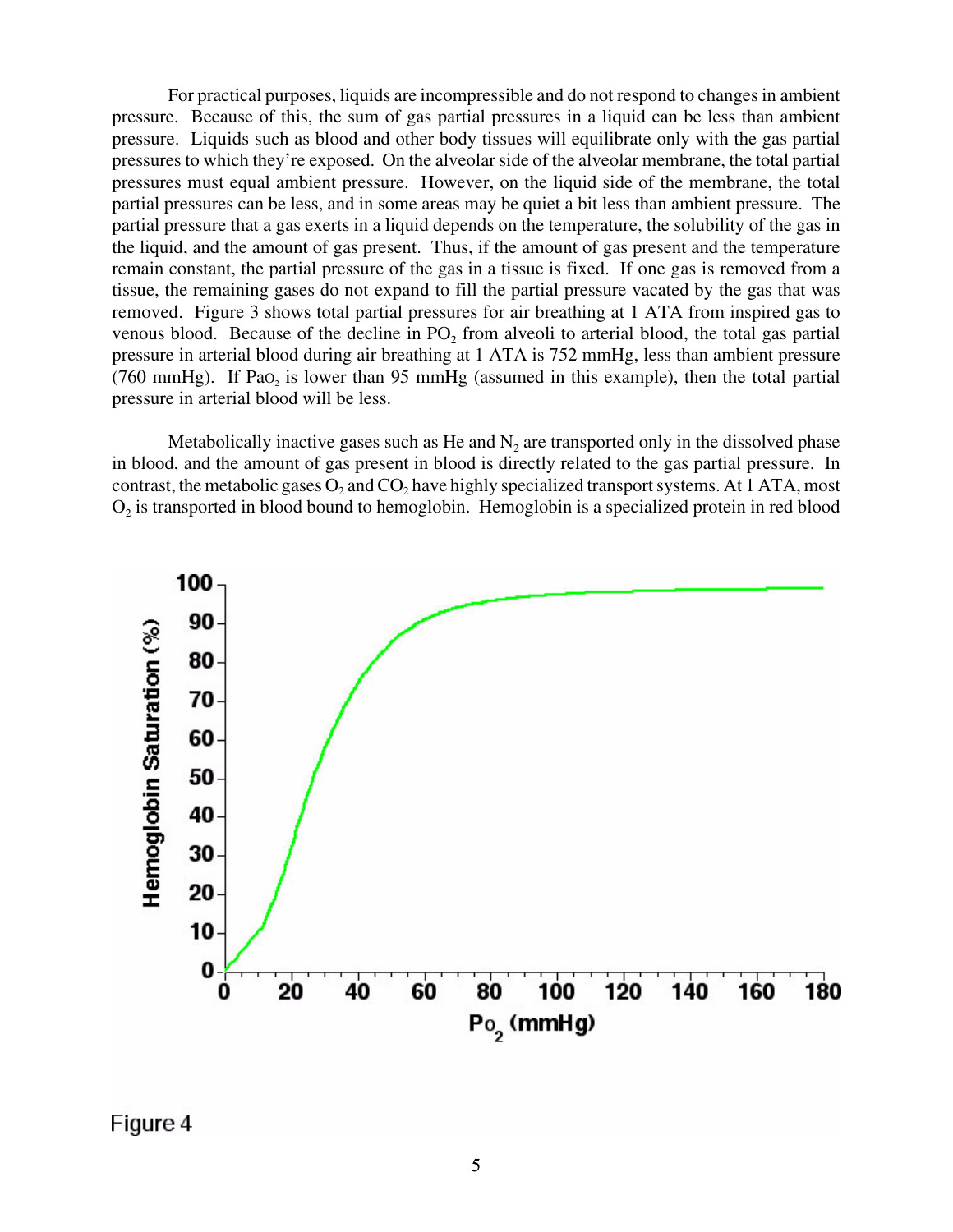cells (RBCs) that reversibly bind  $O<sub>2</sub>$ . When  $O<sub>2</sub>$  is bound to hemoglobin, it is no longer dissolved in solution and no longer contributes to the Po<sub>2</sub>. Because of  $O_2$  binding to hemoglobin, the relationship between the  $O_2$  content of blood (Co<sub>2</sub>) and Po<sub>2</sub> is very non-linear due to the non-linear  $O_2$ -hemoglobin disassociation curve (Figure 4). The vertical axis is the hemoglobin percent saturation, which represents the fraction of hemoglobin molecules that have  $O_2$  bound. The horizontal axis is the  $Po_2$ . The left side of the curve is relatively steep, and as  $Po_2$  increases, the percent saturation rapidly increases as  $O<sub>2</sub>$  is bound to hemoglobin. As hemoglobin saturation approaches 90%, the curve begins to flatten, and the increase in saturation becomes less for any increase in Po<sub>2</sub>. Under normal conditions, hemoglobin binds 1.39 ml  $O_2$  per gram of hemoglobin. In the following examples, a normal hemoglobin concentration of 15 grams of hemoglobin per deciliter (dl) of blood was assumed. The amount of  $O<sub>2</sub>$  bound to hemoglobin can be calculated by multiplication of the hemoglobin concentration by 1.39 then multiplication by the hemoglobin saturation. For example, if the hemoglobin is 15 g/dl and saturation is 97.25%, then the  $O_2$  bound to hemoglobin is  $(1.39)(15)(0.9725) = 20.28$  ml O<sub>2</sub>/dl blood. Oxygen also dissolves in blood, but the amount of dissolved  $O_2$  is small compared to the amount bound to hemoglobin. Only 0.003 ml  $O_2$ /deciliter blood/mmHg Po<sub>2</sub> will dissolve in blood. With 97.25% hemoglobin saturation, the Po<sub>2</sub> is 95 mmHg, so the dissolved  $O_2$  is  $(0.003)(95) = 0.29$  ml  $O_2$ /dl blood. The C $O_2$  of blood is the sum of the hemoglobin-bound fraction and the dissolved fraction. Thus, the  $\text{Co}_2$  is related to the Po<sub>2</sub>, but it is not a simple linear relationship as with gases that are purely dissolved. Carbon dioxide is also transported in states other than dissolved, being converted to bicarbonate ions inside of RBCs and by binding to hemoglobin. However, these mechanisms are much less efficient than the binding of  $O_2$  to hemoglobin, and the relationship between the Pc $O_2$  and  $CO_2$  content (CcO<sub>2</sub>) is almost linear.

As blood perfuses tissue,  $O_2$  moves into tissue and  $CO_2$  moves into blood. If the P $O_2$ absorbed from blood were replaced by an equal  $PCO<sub>2</sub>$  from tissue, there would be no change in total partial pressure from the arterial to the venous blood. However, as blood traverses tissue, the increase in Pco<sub>2</sub> is much less marked than the decrease in Po $\alpha$ . This is the genesis of the oxygen window. Breathing air under normal conditions at 1 ATA, the average arterial-venous (a-v) difference in Po<sub>2</sub> is about 50 mmHg, meaning that venous Po<sub>2</sub> (Pvo<sub>2</sub>) is about 50 mmHg less than PaO<sub>2</sub>. As PO<sub>2</sub> is reduced 50 mmHg, PCO<sub>2</sub> increases only 5 mmHg from the arterial to venous blood. PcO<sub>2</sub> increases much less than the decrease in PO<sub>2</sub> due to two reasons. First, not all  $O_2$  consumed is converted to  $CO_2$ . Under normal conditions, only 80% of  $O_2$  is converted to  $CO_2$ . The second and more important reason is that  $CO_2$  is 20 times more soluble in blood than  $O_2$ . Gases that are more soluble produce a lower partial pressure when a given volume of gas is absorbed into a liquid.

Figure 3 shows total gas partial pressures during air breathing at 1 ATA. The sum of the partial pressures declines slightly from the alveoli to arterial blood, where the total partial pressure is 752 mmHg. The total partial pressure present on the venous side of the circulation is 706 mmHg due to the consumption of  $O_2$  by tissue. In this example,  $O_2$  declines from 95 to 44 mmHg while  $CO<sub>2</sub>$  increases from 40 to 45 mmHg. Nitrogen and water vapor partial pressures remain constant from the alveoli to arterial to venous circulation. Under normal conditions breathing air at 1 ATA, venous blood is undersaturated by 54 mmHg. This value was calculated by subtraction of the sum of the partial pressures in venous blood from ambient pressure. The "oxygen window" is opened when  $O_2$  is removed from arterial blood but only partially replaced by  $CO_2$  in venous blood. The principle factor in formation of the oxygen window is the a-v  $P_0$  difference. The total gas partial pressure in tissue is less than venous blood due to the diffusion gradients between tissue and blood. PO<sub>2</sub> decreases as the distance from a capillary increases, but PcO<sub>2</sub> increases only slightly due to solubility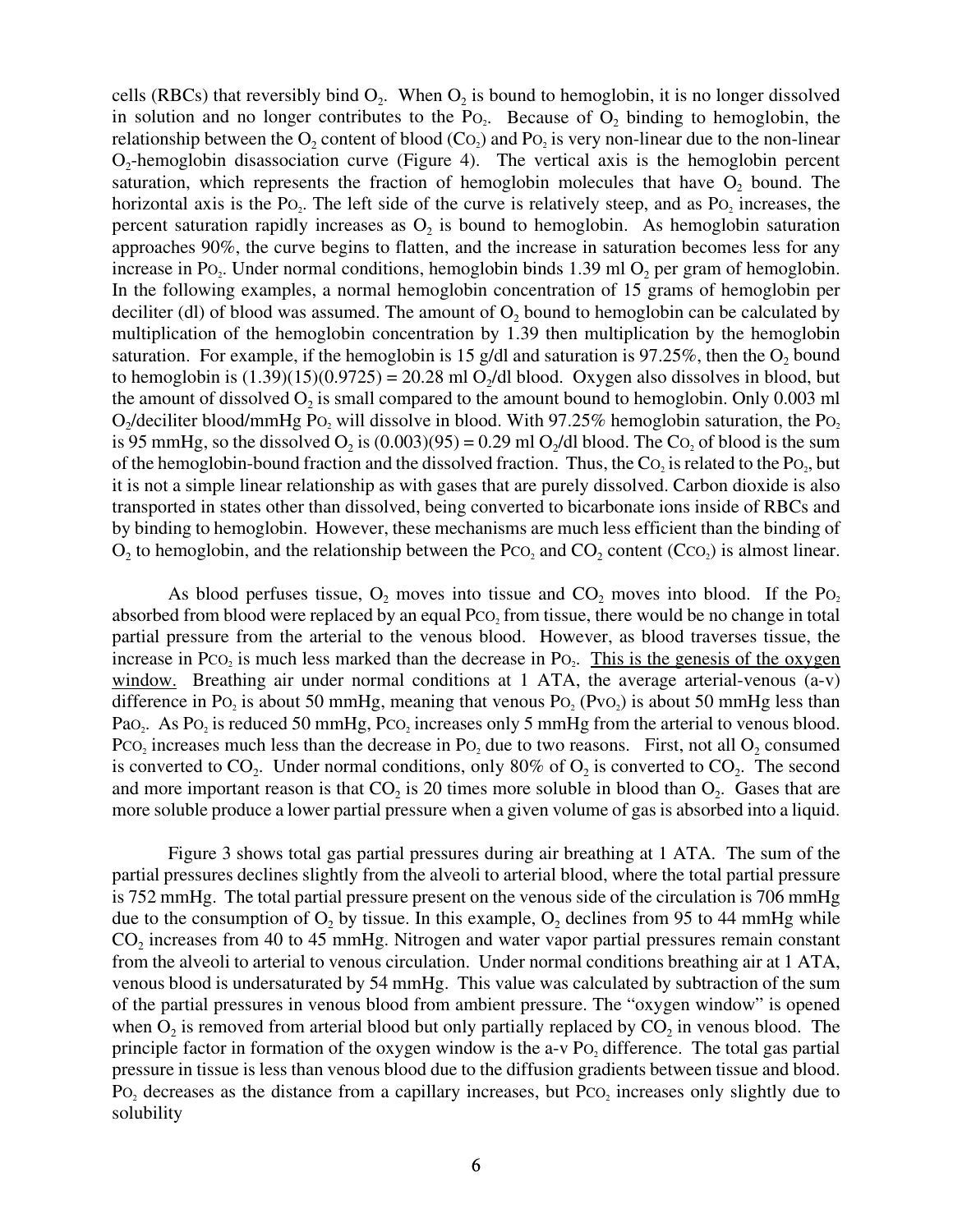

### Figure 5

of  $CO<sub>2</sub>$ .

Undersaturation of blood and tissues has been documented in several studies. In 1910, Krogh demonstrated that the total gas partial pressure in arterial blood was less than ambient pressure, although Krogh could not measure individual gas partial pressures (5). Since Krogh's time, inherent unsaturation of the venous blood and tissues have been confirmed by direct measurement of gas partial pressures in venous blood and tissue (1, 6). The findings of the experimental studies are consistent with calculated values presented in the figures in this article. The arterial to venous reduction in total gas partial pressure was later termed "partial pressure vacancy" by Momsen, "inherent unsaturation" by Hills, and the "oxygen window" by Behnke (7).

The precise size of the oxygen window depends upon the Cao, and tissue oxygen consumption. Figure 5 shows the  $O_2$ -hemoglobin disassociation curve as the green line, but the vertical axis is Co<sub>2</sub> rather than percent hemoglobin saturation shown in Figure 4. The red lines represent Pa $O_2$  and Ca $O_2$  and the blue lines Pv $O_2$  and Cv $O_2$  during air breathing at 1 ATA. For this graph, an average a-v Co<sub>2</sub> difference of 4.5 ml O<sub>2</sub>/dl blood and a hemoglobin concentration of 15 g /dl blood has been assumed. For any given Pa $O_2$ , the Ca $O_2$  can be calculated, and Cv $O_2$  determined by subtraction of 4.5 ml  $O<sub>2</sub>/dl$  from the Cao, value. Pvo, can then be determined from the curve by finding the PvO<sub>2</sub> value that corresponds to the calculated  $Cv_{\text{O}_2}$ . The total venous partial pressures can then be summed and subtracted from ambient pressure to determine the oxygen window. To determine the corresponding partial pressure and content values plotted on the  $O_2$ -hemoglobin disassociation curves in these examples, a more precise  $O_2$ -hemoglobin nomogram was used. The  $O_2$ -hemoglobin disassociation curve flattens at higher P $O_2$  values because hemoglobin is approaching 100% saturation, and any additional  $O_2$  is carried principally in the dissolved phase. Because the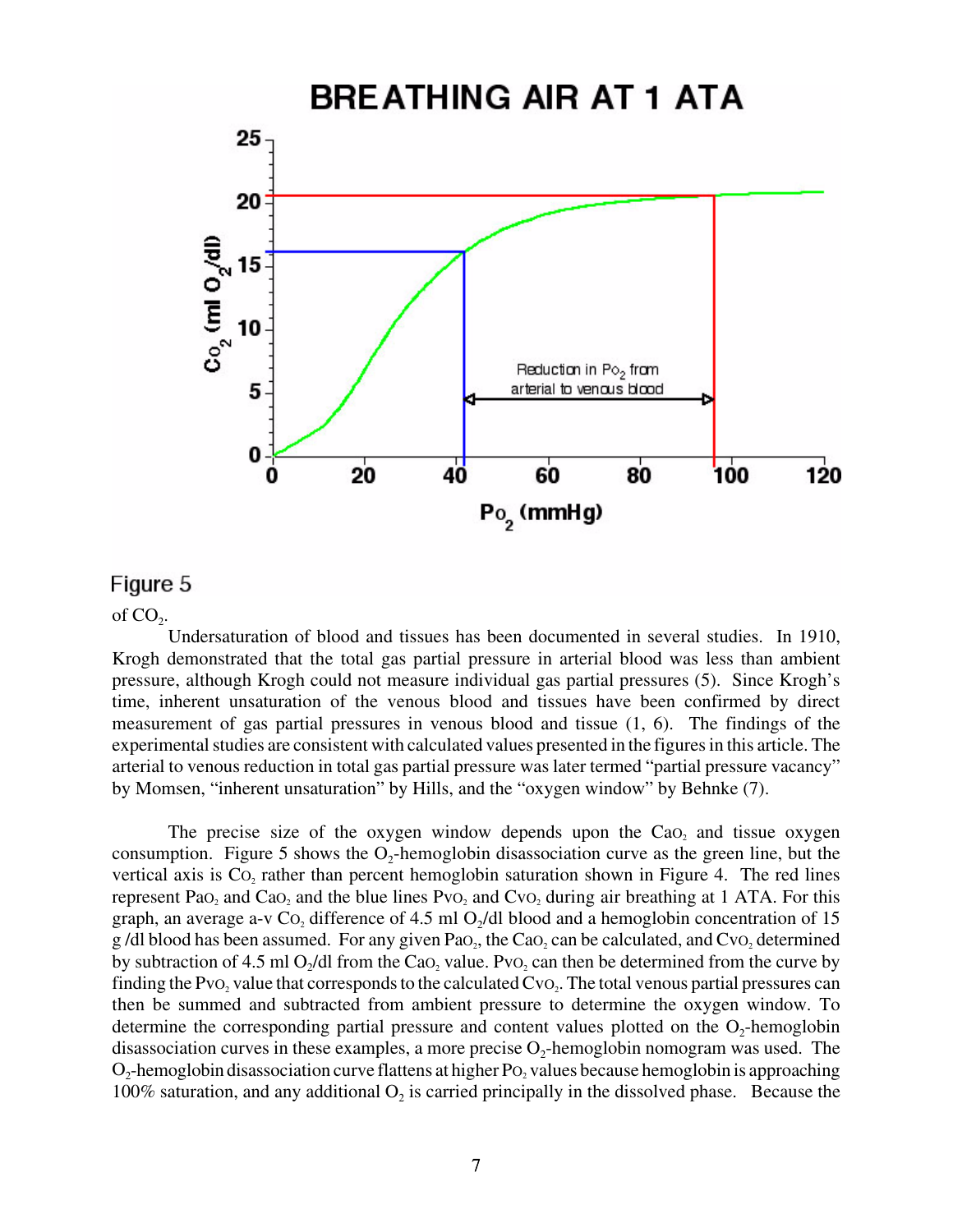

## Figure 6

amount of  $O_2$  that will dissolve is much less than will bind to hemoglobin, when hemoglobin is fully saturated the increase in  $Co_2$  is much less for any increase in  $Po_2$ . When  $O_2$  is transferred from blood into tissue, dissolved  $O_2$  diffuses from blood into tissue, and then is replaced by  $O_2$  released from hemoglobin.

As blood passes through tissue, a fixed volume (content) of  $O_2$  is removed. The change in PO<sub>2</sub> required to supply the volume of  $O_2$  depends on where the CO<sub>2</sub> values lie on the O<sub>2</sub>-hemoglobin disassociation curve. Because the slope of the  $O_2$ -hemoglobin disassociation curve flattens on the right of the curve, as Pa $O_2$  moves to the right, the reduction in P $O_2$  becomes greater when a fixed volume of  $O_2$  is removed. This is because greater a greater amount of dissolved  $O_2$  is being removed as you move to the right on the curve. This means that the average change on the vertical axis is always 4.5 ml  $O_2/dl$ , but the change on the horizontal axis varies depending on where the  $Co_2$ values lie along the curve. This is how the oxygen window is enlarged when  $Po<sub>2</sub>$  is increased. Assuming that the volume of  $O_2$  removed is constant (4.5 ml  $O_2/dl$ ), then the amount of  $CO_2$ produced is constant, and the increase in  $PvCO<sub>2</sub>$  is also constant. This means that the a-v increase in Pco<sub>2</sub> is always about 5 mmHg, while the a-v Po<sub>2</sub> reduction can vary from 50 to greater than 1000 mmHg.

### **LIFE BREATHING OXYGEN AT ONE ATMOSPHERE**

Before moving into hyperbaric physiology, understanding how the oxygen window can be enlarged at 1 ATA is helpful in understanding the transition from surface to depth. Figure 6 shows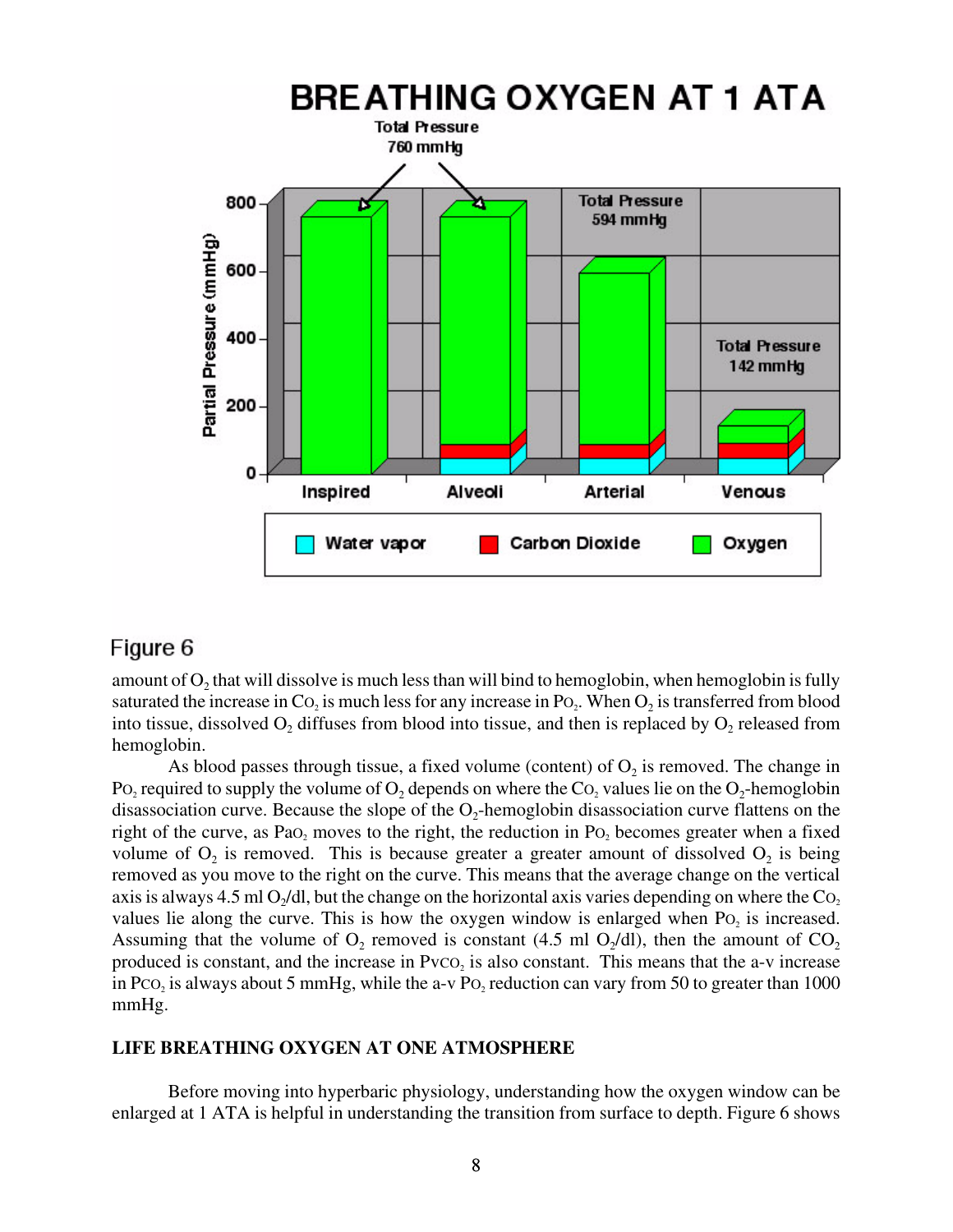# **BREATHING OXYGEN AT 1 ATA**



## Figure 7

inspired to venous blood partial pressures during  $O<sub>2</sub>$  breathing at 1 ATA. In this example, it is assumed that all nitrogen, argon and other trace gases have been washed out of the system. During O<sub>2</sub> breathing, the ventilation/perfusion inequalities in lung have a much greater impact on PaO<sub>2</sub> than during air breathing. Under optimal conditions during  $O_2$  breathing at 1 ATA, Pa $O_2$  would be about 500 mmHg. Because of the greater difference between alveolar and arterial  $Po<sub>2</sub>$ , arterial blood is undersaturated by 166 mmHg. As blood moves through tissue, the same 4.5 ml  $O_2/dl$  blood is extracted, and Po<sub>2</sub> falls to 57 mmHg in venous blood. Thus, venous blood is unsaturated by 518 mmHg during  $O_2$  breathing at 1 ATA. Figure 7 shows the a-v Co, and Po, differences during  $O_2$ breathing at 1 ATA. This is the same oxygen-hemoglobin disassociation curve shown in Figure 5, but the right side of the graph has been extended to greater  $P_0$  values. Note that the amount of  $O_2$ removed is 4.5 ml  $O_2/dl$  blood (on the vertical axis), the same as in Figure 5. However, because the PaO<sub>2</sub> is moved far to the right where the slope of the curve is flat, the change in PO<sub>2</sub> is much greater than air breathing at 1 ATA. In this example, the 518 mmHg unsaturation in venous blood is the oxygen window. If a non-respiratory gas were being evolved from tissue, it could occupy some or all of the window.

### **LIFE UNDER WATER**

So finally we arrive at the affects of hyperbaric conditions on the oxygen window. Breathing  $O_2$  at 20 FSW results in an inspired P $O_2$  of 1.6 ATA (1216 mmHg). As in the previous example of  $O<sub>2</sub>$  breathing at 1 ATA, only respiratory gases were assumed to be present. Figure 8 shows inspired to venous gas partial pressures for  $O_2$  breathing at 1.6 ATA. As in previous Figures 3 and 6, there is a stair step decline in total partial pressures from the alveoli to venous blood. Figure 9 shows the relationship between  $Co_2$  and  $Po_2$  values for  $O_2$  breathing at 1.6 ATA. The a-v  $Co_2$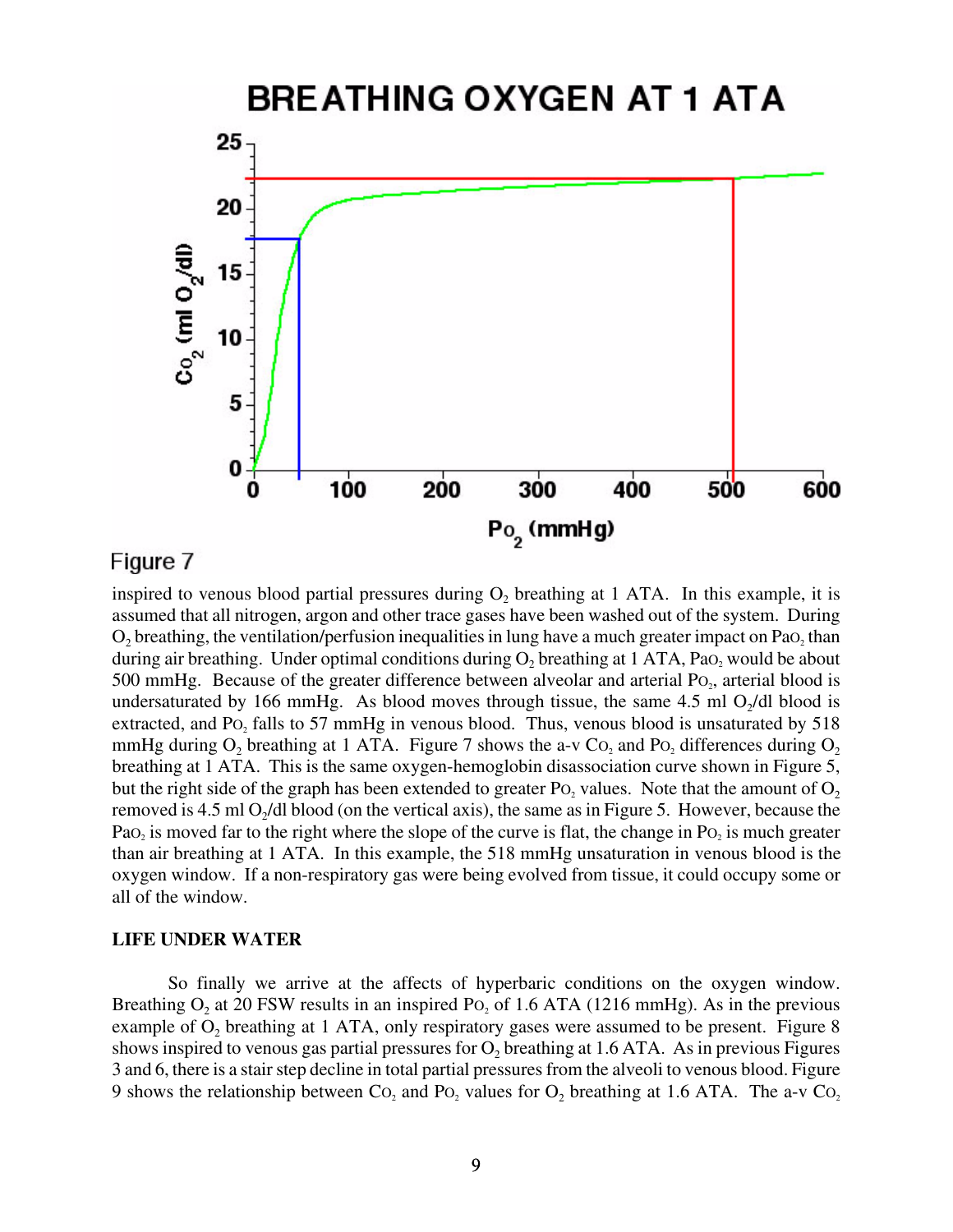### **Total Pressure** 1216 mmHq 1400 **Total Pressure** 1200 Partial Pressure (mmHg) 961 mmHg 1000 800 **Total Pressure** 600 150 mmHg 400 200 0 Inspired Alveoli **Arterial** Venous Water vapor Carbon Dioxide Oxygen

# **BREATHING OXYGEN AT 1.6 ATA**

# Figure 8

difference (vertical axis) remains constant at 4.5 ml  $O_2$  dl blood. However, because dissolved oxygen content has been significantly increased, the  $Co<sub>2</sub>$  values are shifted upward on the vertical axis, and the  $PO<sub>2</sub>$  values are shifted to the right on the horizontal axis. Inspection of the curve in Figure 9 indicates that as  $CaO<sub>2</sub>$  and  $CuO<sub>2</sub>$  continue to move to the right, the oxygen window will continue to enlarge until  $Cvo<sub>2</sub>$  is shifted above the knee of the curve. This occurs when venous hemoglobin is fully saturated with  $O_2$ , and only dissolved  $O_2$  is removed to supply tissue  $O_2$  demand. To achieve full saturation of venous hemoglobin requires an inspired  $Po_2$  of approximately 3 ATA. Figure 10 shows a plot of the oxygen window versus PaO<sub>2</sub>. When PaO<sub>2</sub> exceeds 1600 mmHg, the oxygen window has reached a maximum value of 1400 mmHg. Above, this point, further increase in inspired  $PO_2$  will not increase the oxygen window. Oxygen toxicity clearly limits the oxygen window to much lower values during in water diving operations.

It's useful to consider what happens to the oxygen window when  $O_2$  is breathed at 10 and 20 FSW. Figure 11 shows oxygen windows for various circumstances. When  $O<sub>2</sub>$  is breathed at 20 FSW (1.6 ATA), the oxygen window is 1066 mmHg. If  $O<sub>2</sub>$  is breathed at 10 FSW (1.3 ATA), the oxygen window is reduced to 844 mmHg, a decrease of 222 mmHg. This means that there is less partial pressure vacancy in venous blood for non-metabolic gas to occupy during  $O<sub>2</sub>$  breathing at 10 FSW as opposed to 20 FSW. Furthermore, inert gas elimination is independent of depth during oxygen breathing. The gas partial pressure gradient for movement from tissue into blood is not controlled by ambient pressure; it is controlled by the gas partial pressure in the tissue and in arterial blood.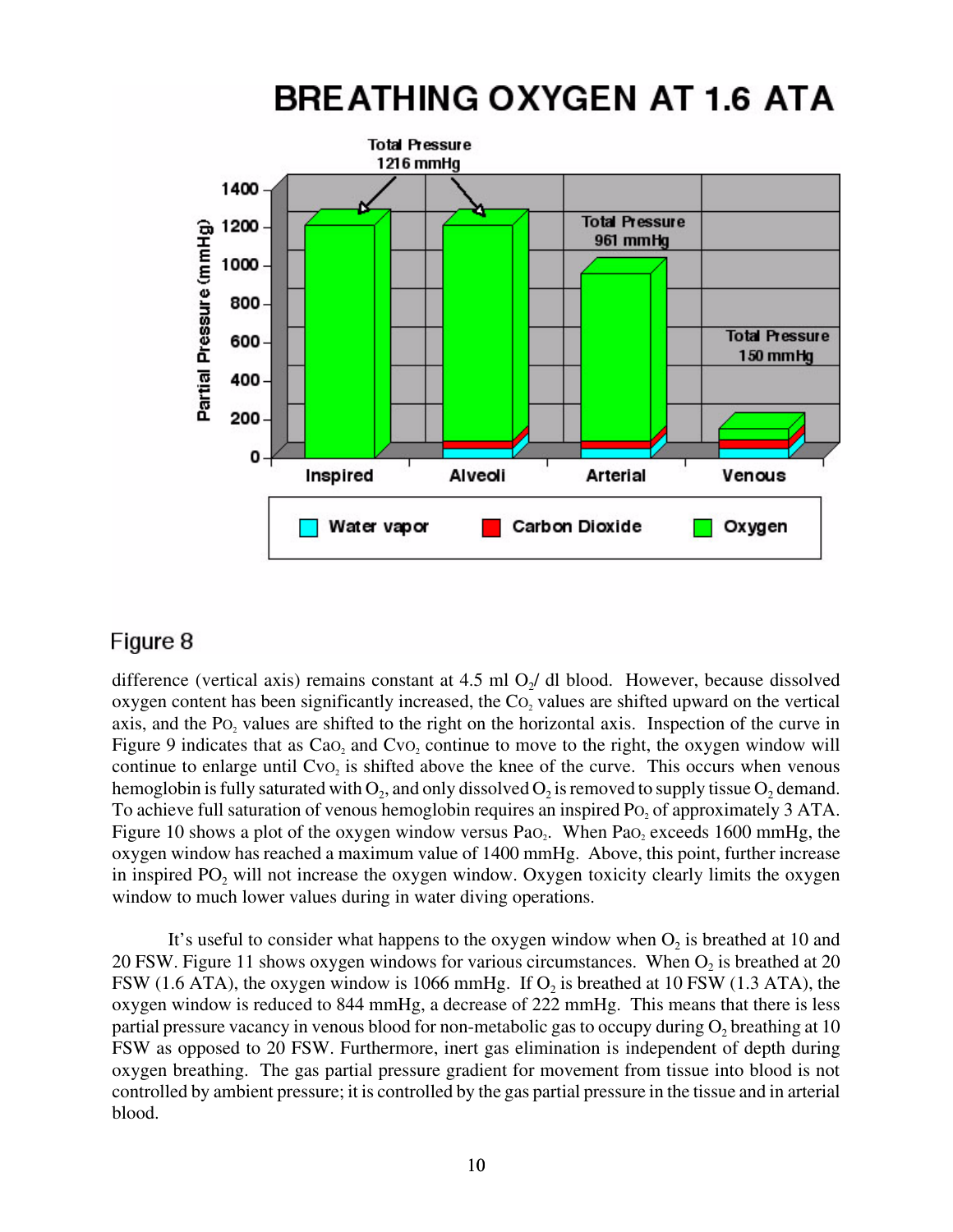# BREATHING OXYGEN AT 1.6 ATA



### Figure 9

As long as the arterial gas partial pressure is zero, the gradient for gas removal from tissue is maximal. Breathing oxygen at a deeper depth has the advantage of a greater hydrostatic pressure to hold dissolved gas in solution.

If a gas mixture with less than  $100\%$  O<sub>2</sub> were breathed, then some of the oxygen window would be occupied by the inert gas. For example, if a 50% or 80% nitrox mixture were breathed at 20 FSW, then  $N_2$  would occupy some of the partial pressure of the oxygen window. How much of the window would be occupied depends on the tissue  $N<sub>2</sub>$  partial pressure, which will determine how much  $N_2$  would diffuse from blood into tissue and the resulting PvN<sub>2</sub>. The oxygen window would be reduced by an amount equal to the  $PvN_2$ .

#### **IS THE OXYGEN WINDOW IMPORTANT?**

It should be intrinsically obvious that removal of a gas from tissue can be speeded by elimination of the gas from the inspired mixture. If the arterial partial pressure of a gas is zero, then no gas will diffuse into tissue while the gas is diffusing out of the tissue. As discussed above, diffusion of one gas in solution is not affected by the presence of other gases. Despite all of the above discussion of gas diffusion, most decompression models in common use, including Bühlmann's models, are perfusion-limited models. In a perfusion-limited model, diffusion is assumed to be infinite and thus cannot limit tissue gas uptake or removal. Tissue half-times for He and  $N_2$  are independent of each other, so the presence or absence of  $N_2$  does not change the rate of He on- or off-gassing and visa versa. In theory, He off-gassing should not altered by breathing air, 50% nitrox or 100%  $O_2$  during decompression from a He dive. He elimination during air or  $O_2$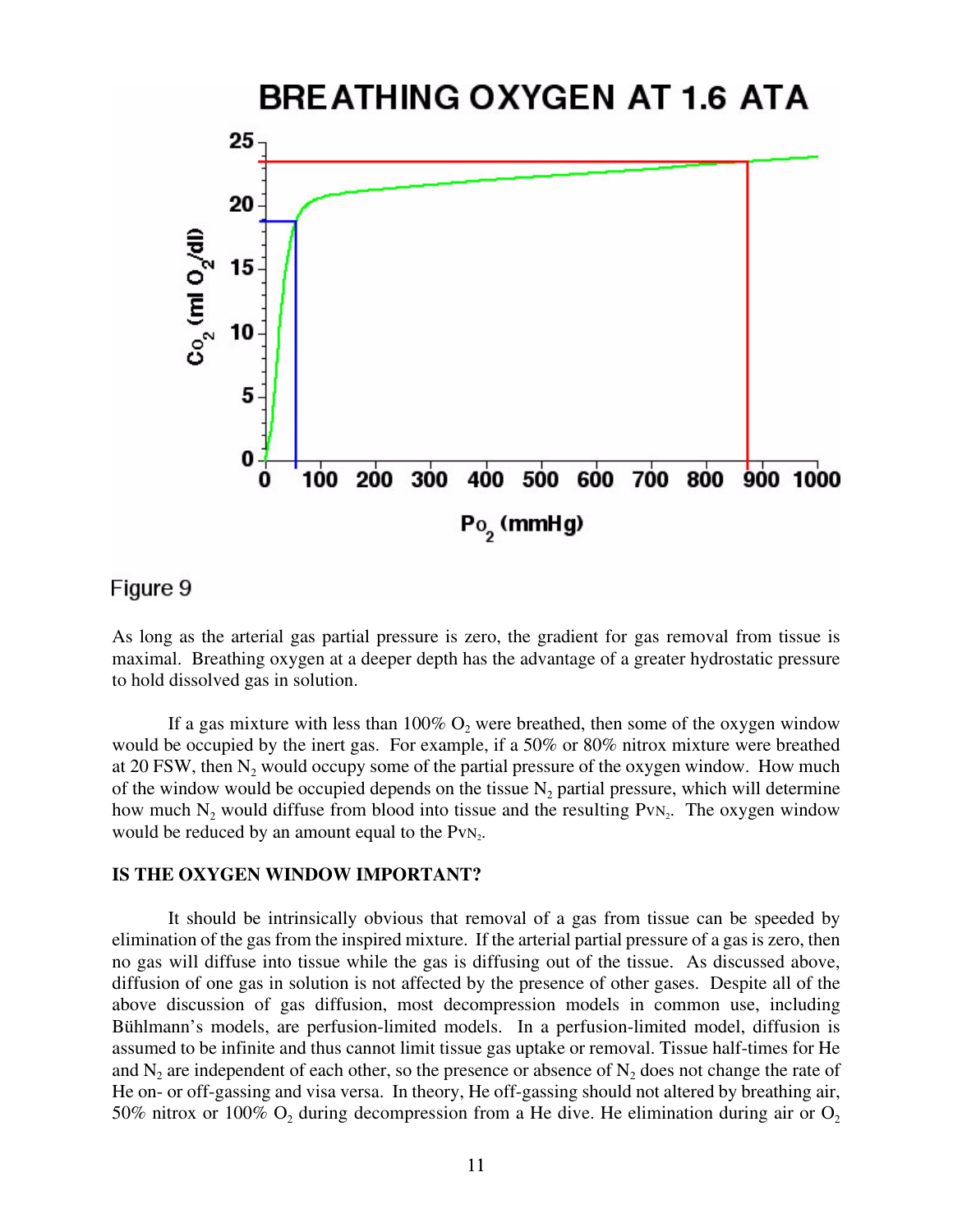decompression from a He-based dive has been measured, and the decompression gas did not affect the rate or volume of expired He  $(4)$ . In another study at 1 ATA, tissue N<sub>2</sub> washout is not different during  $O_2$  or heliox breathing (3). Both studies are consistent with the physics of gas diffusion in solution, where the presence of a second non-metabolic gas does not slow diffusion of the first nonmetabolic gas. The reality is that at any given ambient pressure, regardless of the size of the oxygen window, as long as there is no inspired He, the rate of He off-gassing will be unchanged.

Decompression from an  $N_2$ -based dive is longer with  $N_2$  containing deco mixes because some  $N<sub>2</sub>$  is continuously diffusing into tissue during deco. Decompression from a He-based dive can be longer with  $N_2$  containing deco mixes because  $N_2$  is diffusing into tissue as He is diffusing out of tissue. The decompression obligation of a tissue compartment is based on the sum of gas partial pressures in the compartment. This means that if a tissue is loaded with  $N_2$  as He is being removed, it tissue has a greater decompression obligation than when no  $N_2$  is added to tissue during He off-gassing. Enlarging the oxygen window can only occur when  $PaO<sub>2</sub>$  is increased to a maximum tolerated value, either by increasing depth or increasing Fi $o<sub>2</sub>$  of the gas mix, or both. Although enlarging the oxygen window may not directly affect tissue gas removal, it does directly affect tissue on-gassing during decompression, which affects the amount of time required to decompress the tissue.

Enlarging the oxygen window may have another effect, which is more subtle than tissue onor off-gassing. The following discussion is conjecture based on data available in the literature, and has not been directly studied. During decompression of animals from air dives, venous blood becomes supersaturated with  $N_2$  during the early stages of decompression, and venous blood super-



Figure 10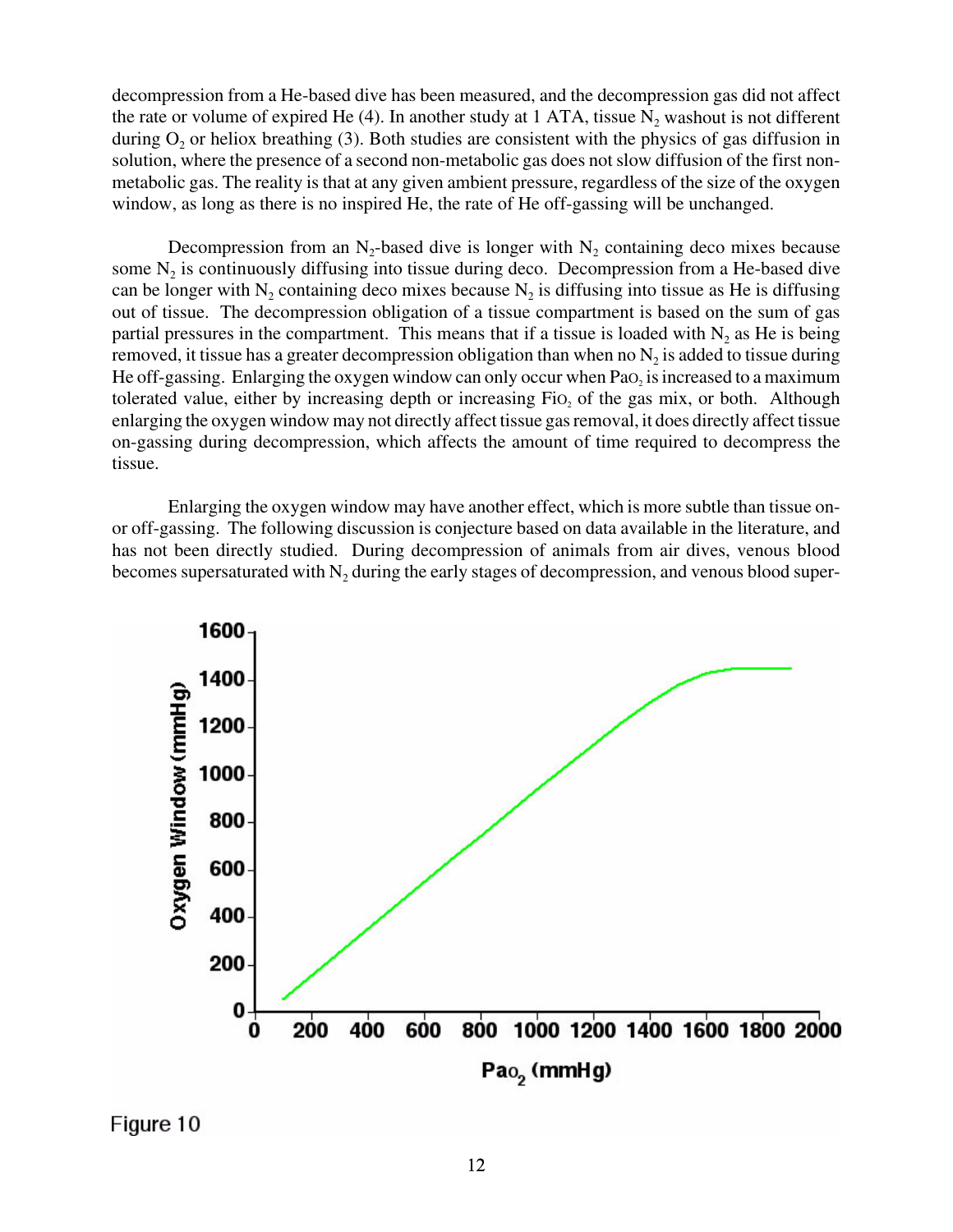# **OXYGEN WINDOWS**



# Figure 11

saturation appeared related to venous bubble formation (2). Venous blood  $N_2$  supersaturation occurred following a relatively mild decompression stress of ascent from 33 FSW to surface. Once bubble formation had occurred, gas removal was slowed, possibly by bubbles in the venous circulation (2). By limiting the speed with which ambient pressure is changed, deep stops may function to limit venous blood supersaturation and limit bubble formation related to the supersaturation. Increasing the oxygen window during decompression will also limit venous blood supersaturation by limiting the amount of non-metabolic gas in blood. In essence, the presence or absence of a second non-metabolic gas will not alter the amount of gas evolved from tissue. However, the presence of an inspired non-metabolic gas could increase the severity of venous blood supersaturation. Figure 12 demonstrates hypothetical venous partial pressures during decompression from a He dive with either  $O_2$  or air at 20 FSW. In this example, the partial pressure of He in venous blood is assumed to be 1000 mmHg in both conditions. During air breathing at 20 FSW, PaN<sub>2</sub> would be approximately 1140 mmHg, so an assumed PvN<sub>2</sub> value of 800 mmHg allows some tissue  $N_2$  uptake. Ambient pressure at 20 FSW is 1216 mmHg. Due to the oxygen window, the total partial pressure in venous blood during  $O<sub>2</sub>$  breathing would be 1150 mmHg, less than ambient. Total venous partial pressure during air breathing at 20 FSW would be 1937 mmHg, above ambient pressure Although no direct experimental data exists on this topic, oxygen breathing may limit venous blood supersaturation, prevent venous bubble formation, and thus speed tissue gas removal.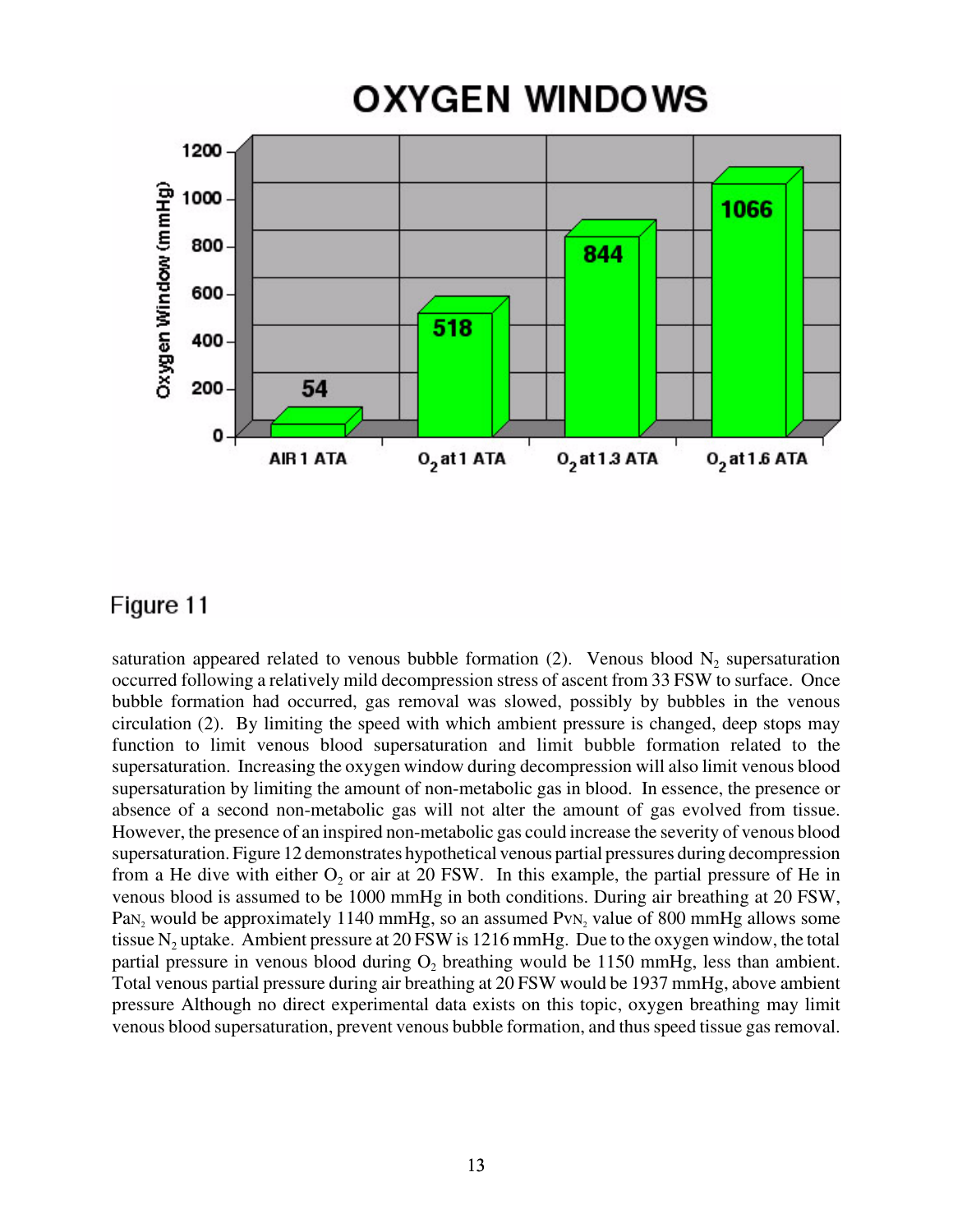

## Figure 12

### **CONCLUSIONS**

It should be obvious from the above discussion that much decompression physiology is poorly understood, and models used at best approximate in vivo physiology. Clearly, not all decompression illness can be predicted to prevented. However, thoughtful application of available models coupled with careful diving technique can minimize risk of decompression illness. By reducing non-metabolic gas to a minimum and reducing tissue on-gassing, the oxygen window can be utilized to increase tissue off-gassing during decompression. Real life experience indicates that use of  $O_2$ -enriched deco mixes can function to limit decompression time and possible the incidence of decompression illness. Use of high  $O_2$ -mixes requires careful attention to dive planning and execution. As always, the careful, thoughtful diver will be the safer diver.